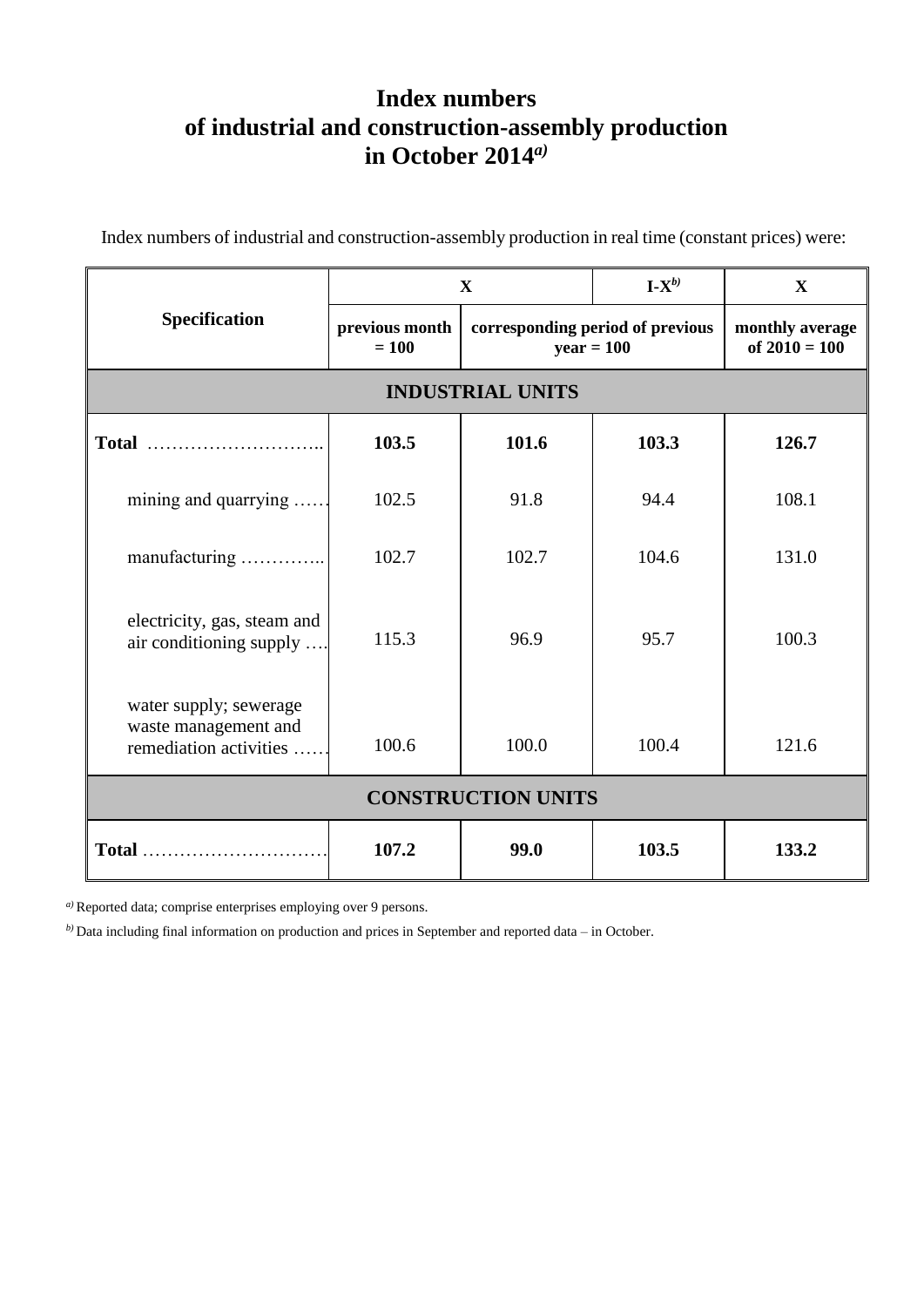According to the preliminary data, **sold production of industry** in constant prices (in enterprises employing more than 9 persons), in October of 2014, was by 1.6% higher than in the previous year (when an increase by 4.6% was recorded) and by 3.5% higher than in September of 2014. After eliminating the seasonal factors, sold production of industry reached the level higher by 1.5% than in the corresponding month of the previous year and by 0.3% higher than in September of 2014.

As compared to October of 2013, an increase in sold production was reported in 20 (out of 34) industry divisions, among others, in manufacture of furniture – by 16.9%, manufacture of computer, electronic and optical products – by  $10.1\%$ , manufacture of machinery and equipment – by 9.9%, manufacture of electrical equipment – by 9.0%, manufacture of paper and paper products – by 5.1%, manufacture of pharmaceutical products – by 5.1%, manufacture of products of wood, cork, straw and wicker – by 4.6% and manufacture of motor vehicles, trailers and semi-trailers – by 4.1%. A drop in sold production of industry, as compared to October of 2013, was recorded in 14 divisions, among others, in mining of coal and lignite – by  $11.3\%$ , in manufacture of other transport equipment – by 9.9%, manufacture of coke and refined petroleum products – by 4.1%, in electricity, gas, steam and air conditioning supply – by  $3.1\%$ , in manufacture of food products – by  $2.3\%$ .

In the period January-October of 2014, sold production of industry was by 3.3% higher than in the corresponding period of the previous year which saw a 1.7% increase.

Indices of sold production of industry in comparison with an average monthly level in 2010 are presented in the graph below: